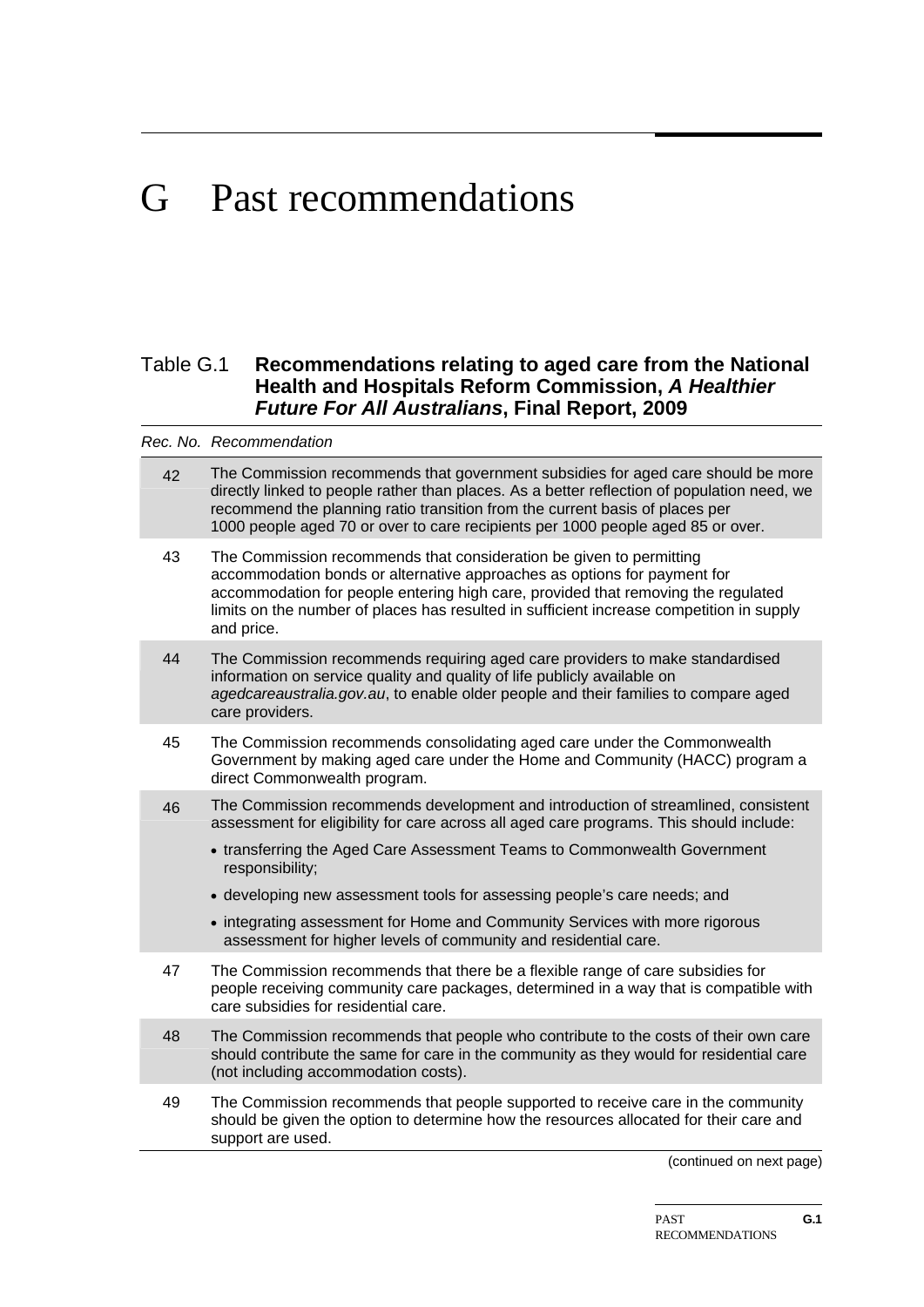## Table G.1 **(continued)**

#### *Rec. No. Recommendation*

50 The Commission recommends that once assessment processes, care subsidies and user payments are aligned across community care packages and residential care, older people should be given greater scope to choose for themselves between using their care subsidy for community or for residential care.

Notwithstanding this, the Commission notes that, given the increase in frailty and complexity of care needs, for many elderly people residential care will remain the best and only viable option for meeting their care needs. The level of care subsidies should be periodically reviewed to ensure they are adequate to meet the care needs of the most frail in residential settings.

In the lead up to freeing up choice of care setting, there should be a phased plan over five years to enable aged care providers to convert existing low care residential places to community places.

- 51 The Commission recommends that all aged care providers (community and residential) should be required to have staff trained in supporting care recipients to complete advance care plans for those who wish to do so.
- 52 The Commission recommends that funding be provided for use by residential aged care providers to make arrangements with primary health care providers and geriatricians to provide visiting sessional and on-call medical care to residents of aged care homes.
- 53 The safety, efficiency and effectiveness of care for older people in residential and community settings can be assisted by better and innovative use of technology and communication. The Commission recommends:
	- supporting older people, and their carers, with the person's consent, to activate and access their own person-controlled electronic health record;
	- improved access to e-health, online and telephonic health advice for older people and their carers and home and personal security technology;
	- increased use of electronic clinical records and e-health enablers in aged care homes, including capacity for electronic prescribing by attending medical and other credentialed practitioners, and providing a financial incentive for electronic transfer of clinical data between services and settings (general practitioners, hospital and aged care), subject to patient consent; and
	- the hospital discharge referral incentive scheme must include timely provision of pertinent information on a person's hospital care to the clinical staff of their aged care provider, subject to patient consent.

*Source:* NHHRC (2009).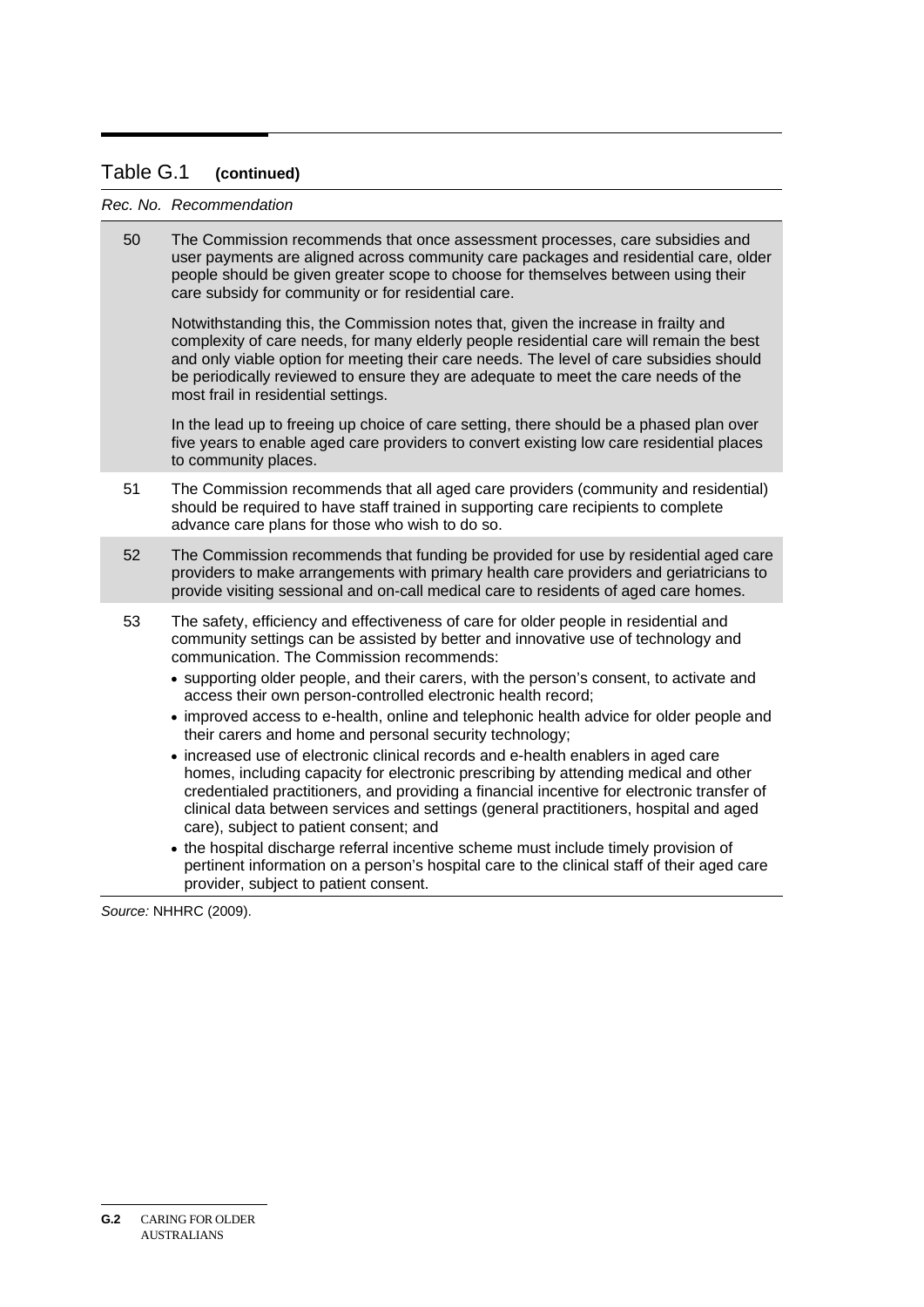## Table G.2 **Recommendations from the Senate Standing Committee on Finance and Public Administration inquiry,** *Residential and Community Aged Care in Australia***, 2009**

*Rec. No. Recommendation* 

| $\mathbf{1}$     | The committee recommends the establishment of a national aged care forum, reporting<br>directly to the Minister for Health and Ageing and coordinated by the Department of<br>Health and Ageing, to consider, on an on-going basis, current and future challenges to<br>the aged care sector.                                                                                                                                                                                                                                                                                                          |
|------------------|--------------------------------------------------------------------------------------------------------------------------------------------------------------------------------------------------------------------------------------------------------------------------------------------------------------------------------------------------------------------------------------------------------------------------------------------------------------------------------------------------------------------------------------------------------------------------------------------------------|
| $\overline{2}$   | The committee recommends that the national aged care forum establish a taskforce (or<br>equivalent body) representative of all involved aged care stakeholders including clients<br>to action and where possible implement determinations of the national forum.                                                                                                                                                                                                                                                                                                                                       |
| 3                | The committee recommends that the Department of Health and Ageing, in cooperation<br>with the suggested taskforce and in partnership with all involved stakeholders including<br>clients, undertake an all-encompassing review of the Aged Care Act 1997 and related<br>regulations. The review should:<br>• equally examine the provision of residential and community aged care services in<br>Australia with consideration of both current and future challenges in the provision of<br>aged care services;<br>• provide future projections to enable both short and longer-term sectoral planning. |
| 4                | The committee recommends that the Department of Health and Ageing in association<br>with the suggested taskforce and in consultation with all aged care stakeholders<br>including clients undertake analysis to establish benchmark of care costs.                                                                                                                                                                                                                                                                                                                                                     |
| 5                | The committee recommends that the Department of Health and Ageing recommence<br>publication of Audited General Purpose Financial Reports as soon as practicable and<br>continue to publish such reports annually as a matter of course.                                                                                                                                                                                                                                                                                                                                                                |
| 6                | The committee recommends that the Department of Health and Ageing review the<br>Audited General Purpose Financial Reports with an aim of identifying any necessary<br>reporting changes to ensure that the information available provides a clear and<br>comparative understanding of provider performance.                                                                                                                                                                                                                                                                                            |
| $\overline{7}$   | The committee recommends the establishment of a nationally consistent<br>methodological approach to data gathering and research on the financial status of the<br>residential and community aged care sector. Towards this goal, the committee<br>recommends the establishment of a roundtable of key stakeholders engaged in such<br>research and facilitated by the Department of Health and Ageing to discuss and agree<br>upon common indicators and definitions to enable comparative analysis.                                                                                                   |
| 8                | The committee recommends that the Department of Health and Ageing in association<br>with the suggested taskforce (or equivalent body) and in collaboration with the<br>Australian Institute of Health and Welfare review and address deficiencies in<br>information in the aged care sector.                                                                                                                                                                                                                                                                                                           |
| $\boldsymbol{9}$ | The committee recommends that the Department of Health and Ageing undertake a<br>'stress test' of the aged care sector in order to measure the sector's financial wellbeing.                                                                                                                                                                                                                                                                                                                                                                                                                           |

(continued on next page)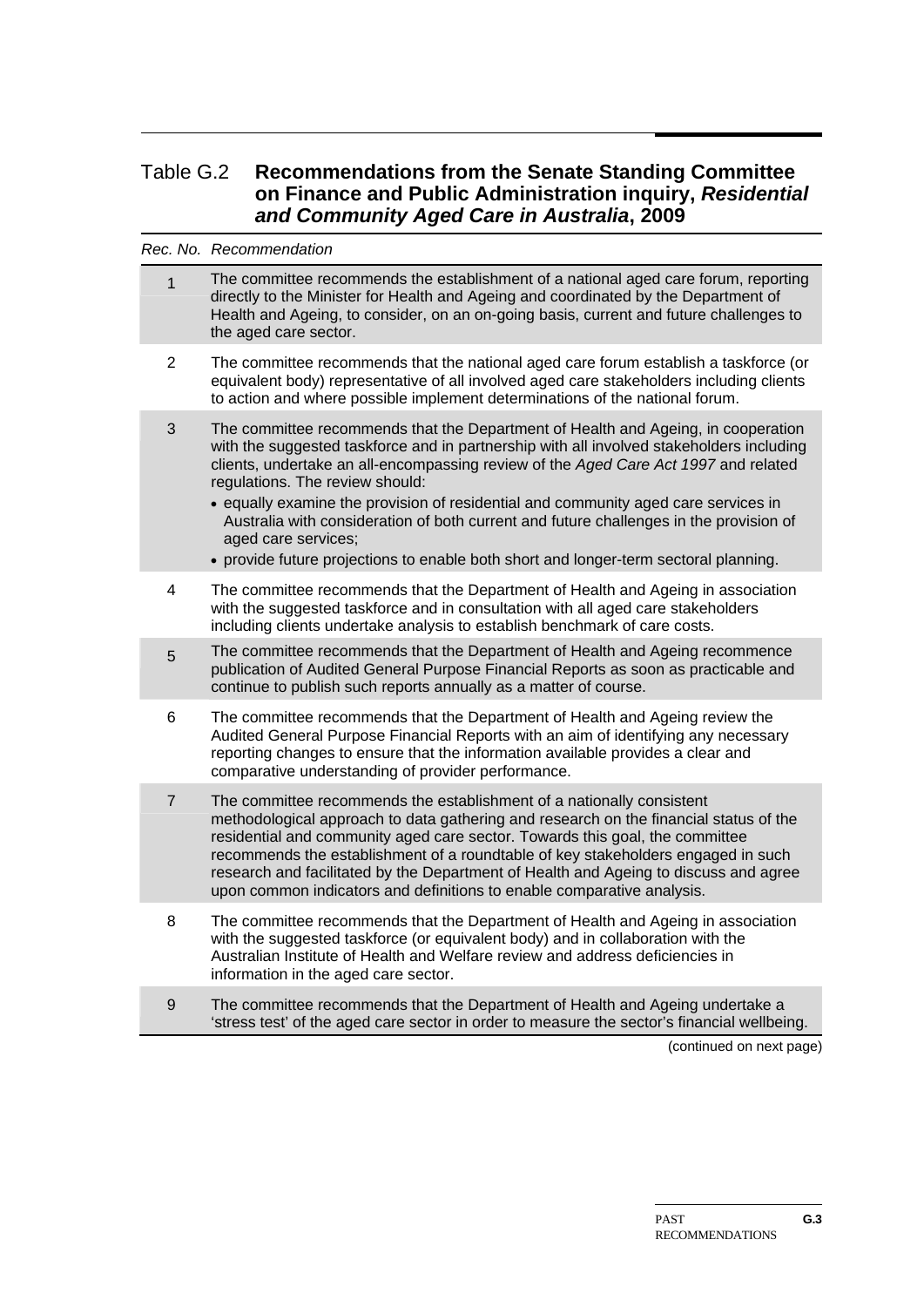## Table G.2 **(continued)**

*Rec. No. Recommendation* 

| 10<br>The committee recommends that the Department of Health and Ageing, in association<br>with the suggested taskforce, undertake a review:                                                                                                                                   |
|--------------------------------------------------------------------------------------------------------------------------------------------------------------------------------------------------------------------------------------------------------------------------------|
| • to identify the costs and resources required to meet new regulation, accreditation and<br>compliance measures with a view to rationalising the administrative processes as<br>required; and                                                                                  |
| • to identify more cost effective means of meeting the requirements of the compliance<br>framework.                                                                                                                                                                            |
| 11<br>The committee recommends that the Department of Health and Ageing implement<br>measures, including additional funding, to assist smaller providers to meet the<br>requirements of the compliance framework.                                                              |
| 12<br>The committee recommends that the issue of professional nursing and other aged care<br>staffing requirements be considered in the overarching review of the aged care sector.                                                                                            |
| 13<br>The committee recommends that the Department of Health and Ageing, in association<br>with the suggested taskforce, review aged care staffing challenges and identify<br>methods of address, with particular focus on staffing requirements in rural and remote<br>areas. |
| 14<br>The committee recommends that the taskforce undertake a review of the indexation<br>formula used for the aged care sector in order to identify its adequacy in relation to<br>costs faced by the sector and to identify modifications to the formula if required.        |
| 15<br>The committee recommends that the all-encompassing review specifically consider the<br>provision of aged care services in rural and remote areas and the effectiveness of the<br>current viability supplement to support service provision.                              |
| 16<br>The committee recommends that the Commonwealth and Norfolk Island Government<br>initiate discussions in relation to a proposal to develop homecare services on Norfolk<br>Island.                                                                                        |
| 17<br>The committee recommends that the all-encompassing review specifically consider and<br>address the expectations and needs of persons from non-English speaking<br>backgrounds.                                                                                           |
| 18<br>The committee recommends that the Department of Health and Ageing conduct a<br>review into the implications of 'elderly homeless' incorporated as a special needs<br>category under the Aged Care Act 1997.                                                              |
| The committee recommends that the suggested all-encompassing aged care review<br>19<br>specifically consider and address the expectations and needs of the homeless and<br>other socio-economically disadvantaged persons.                                                     |
| 20<br>The committee recommends that the suggested all-encompassing aged care review<br>specifically consider and address the expectations and needs of elderly Indigenous<br>Australians and their communities.                                                                |
| 21<br>The committee recommends that the Department of Health and Ageing consider further<br>initiatives to attract culturally-appropriate staff in consultation with involved stakeholders<br>including Indigenous clients.                                                    |
| (continued on next page)                                                                                                                                                                                                                                                       |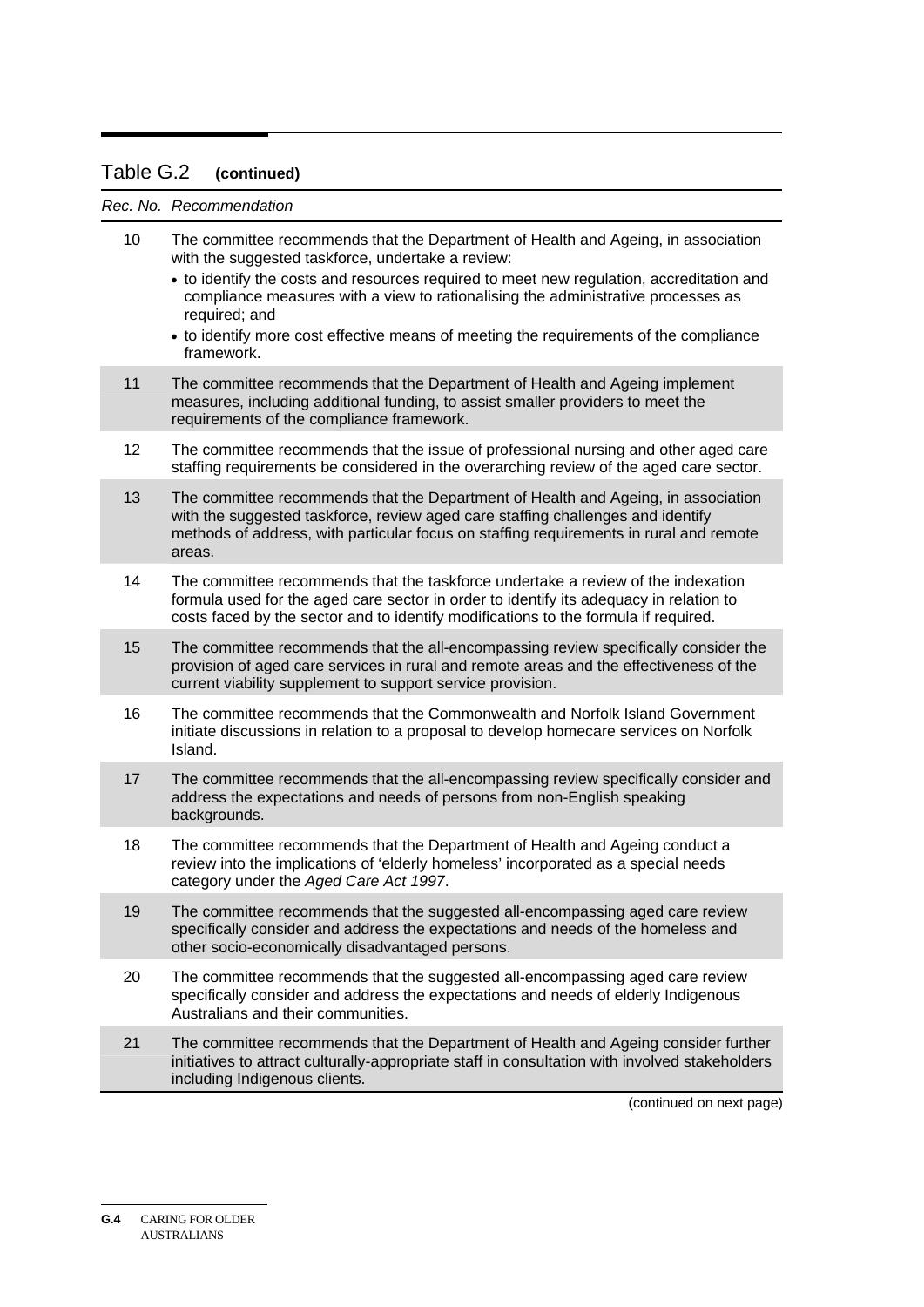## Table G.2 **(continued)**

*Rec. No. Recommendation* 

| 22 | The committee recommends that the Australian Government implement the<br>recommendation of the 2007 National Review of Aged Care Assessment Teams and<br>review the legislative requirement for re-assessment of those residents:<br>• moving from low to high care within an aged care complex where the low and high<br>care facilities have separate provider numbers;<br>• entering an aged care facility with a low care approval but who require high care. |
|----|-------------------------------------------------------------------------------------------------------------------------------------------------------------------------------------------------------------------------------------------------------------------------------------------------------------------------------------------------------------------------------------------------------------------------------------------------------------------|
| 23 | In light of disparities in information regarding the Aged Care Assessment team (ACAT)<br>assessments and re-assessment between the Department of Health and Ageing and<br>involved providers, the committee recommends that the department launch an<br>information campaign on recent reforms to the ACAT.                                                                                                                                                       |
| 24 | The committee recommends that the Department of Health and Ageing review methods<br>directed to affirming the ACAT as a single nationally consistent program which<br>genuinely services as a single entry point to aged care services. The review should<br>entail dialogue with aged care clients and providers as well as liaison with state and<br>territory health departments.                                                                              |
| 25 | The committee recommends that the Department of Health and Ageing conduct a<br>national education campaign directed at new and potential aged care clients to raise<br>awareness of the aged care services available to them including the role of ACAT and<br>of their rights and entitlements in relation to services.                                                                                                                                          |
| 26 | The committee recommends that the Department of Health and Ageing analyse<br>decoupling of residential care and accommodation. Such a review should consider and<br>assess the views, concerns and recommendations of involved stakeholders including<br>the Productivity Commission.                                                                                                                                                                             |
| 27 | The committee recommends that the Australian Government expand community aged<br>care funding and services to meet growing demand and expected quality service<br>provision outcomes.                                                                                                                                                                                                                                                                             |
| 28 | The committee recommends that the all-encompassing review of the residential and<br>community aged care sector take a client-based approach in order to ensure that its<br>findings are client focused.                                                                                                                                                                                                                                                           |
| 29 | The committee recommends that the all-encompassing review of the aged care sector<br>consider options to enable greater flexibility in relation to payments and services<br>directed at providing a client-centred aged care system for Australia.                                                                                                                                                                                                                |
| 30 | The committee recommends that the suggested taskforce undertake a review of the<br>current planning ratio for community, high- and low-care places. Drawing on all<br>available demographic and social information, the review is an opportunity to assess<br>the planning ratio in light of growing and diverse demand on aged care services.                                                                                                                    |
| 31 | The committee recommends that the suggested taskforce review continuity of care as a<br>potential long term solution for the aged care sector.                                                                                                                                                                                                                                                                                                                    |
|    |                                                                                                                                                                                                                                                                                                                                                                                                                                                                   |

*Source*: SCFPA (2009).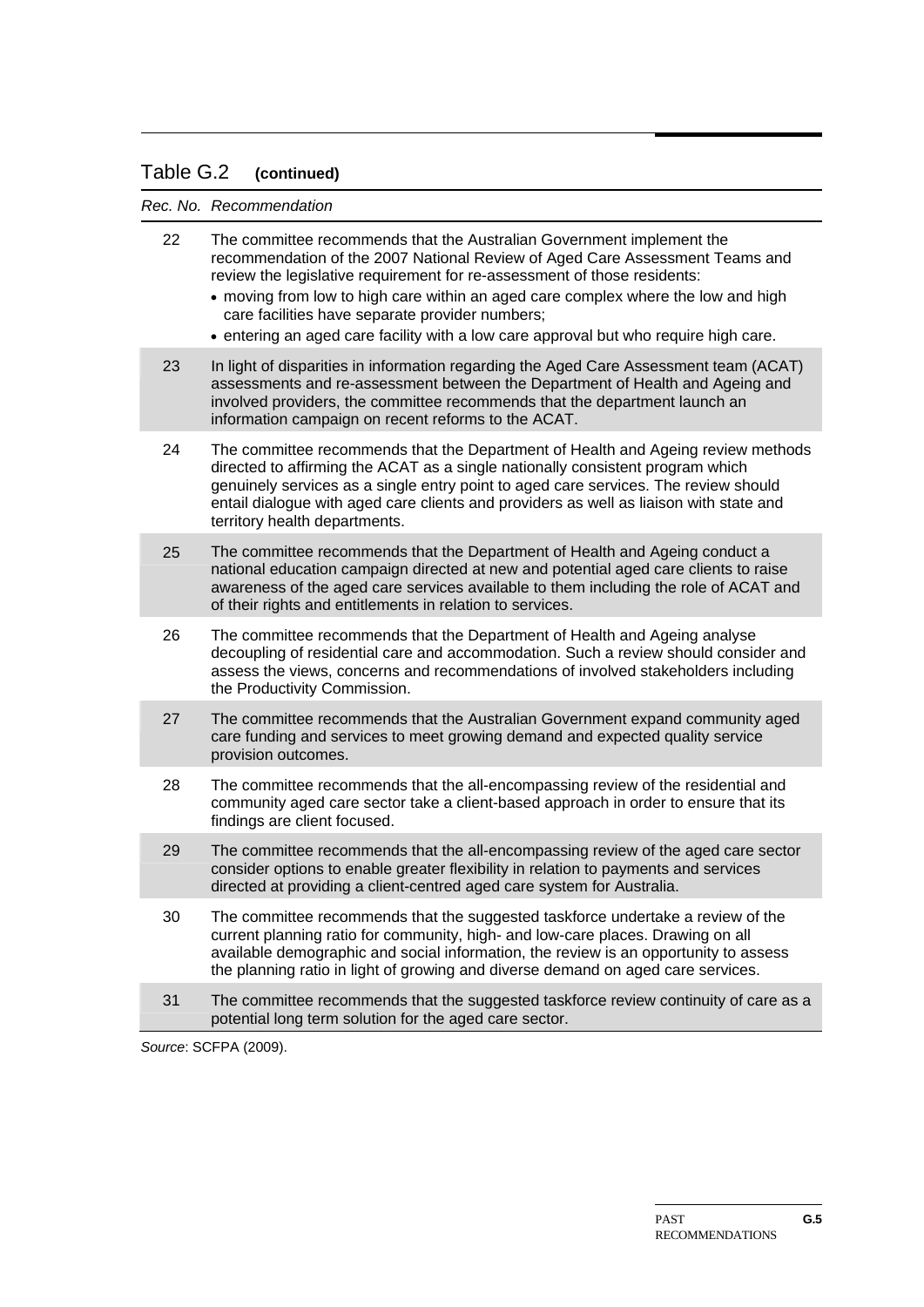## Table G.3 **Government response to recommendations from the Productivity Commission's** *Annual Review of Regulatory Burdens on Business: Social and Economic Infrastructure Services***, Research Report, 2009**

|                  | Rec. No. Recommendation                                                                                                                                                                                                                                                                                                                                                                                                                                                                                                                                                                                                                                                                                                                                                                 | <b>Status</b>                                                                                                                                                                                                                                                                                                                                                                                                                                                                        |
|------------------|-----------------------------------------------------------------------------------------------------------------------------------------------------------------------------------------------------------------------------------------------------------------------------------------------------------------------------------------------------------------------------------------------------------------------------------------------------------------------------------------------------------------------------------------------------------------------------------------------------------------------------------------------------------------------------------------------------------------------------------------------------------------------------------------|--------------------------------------------------------------------------------------------------------------------------------------------------------------------------------------------------------------------------------------------------------------------------------------------------------------------------------------------------------------------------------------------------------------------------------------------------------------------------------------|
| 2.1              | To enable the Australian Government to reduce the<br>burden associated with regulations and price controls,<br>and to improve the quality and diversity of aged care<br>services, it should explore options:<br>• for relaxing supply constraints in the provision of<br>aged care services<br>• for allowing consumers' needs and preferences to<br>be better understood and addressed<br>• for providing better information to older people and<br>their families so they can make more meaningful<br>comparisons in choosing an aged care service.                                                                                                                                                                                                                                   | <b>Noted.</b> The Government has<br>commenced consultations on the<br>related recommendations of the<br>National Health and Hospitals<br>Reform Commission. From 1 July<br>2009, the Government commenced<br>the publication of non-compliance<br>information on individual residential<br>aged care services to better inform<br>older people.                                                                                                                                      |
| $2.2$ and<br>2.3 | The Australian Government should explore options for<br>removing the regulatory restriction on bonds as a<br>source of funding.<br>Contingent upon the freeing up of supply constraints in<br>the provision of aged care services outlined above in<br>Recommendation 2.1, the Australian Government<br>should abolish the 'extra service' residential care<br>category. In the interim, where there appears to be<br>unmet demand for such 'extra service' places in a<br>particular region, the Department should consider<br>freeing up the regional cap and adopting a lighter-<br>handed monitoring approach, only intervening where<br>extra service provision is resulting in an unreasonable<br>reduction of access for supported, concessional or<br>assisted care recipients. | <b>Noted.</b> The Government has<br>commenced consultations on the<br>related recommendations of the<br>National Health and Hospitals<br>Reform Commission. The<br><b>Productivity Commission's inquiry</b><br>into aged care will further address<br>this issue.                                                                                                                                                                                                                    |
| 2.4              | The Department of Health and Ageing should conduct Accepted<br>a publicly available evaluation of the current<br>safeguards that protect elderly people receiving care,<br>including the police check requirements, to explore<br>whether the benefits of the existing safety framework<br>could be achieved in a less costly manner.                                                                                                                                                                                                                                                                                                                                                                                                                                                   |                                                                                                                                                                                                                                                                                                                                                                                                                                                                                      |
| 2.5              | The Australian Government should amend the missing<br>resident reporting requirements in the Accountability<br>Principles 1998. It should allow a longer time period<br>for providers to report missing residents to the<br>Department. It should also adopt a more risk managed<br>or tiered approach, by allowing different reporting time<br>periods based on a provider's record on missing<br>residents. This recommendation would not impact on<br>the reporting of missing residents to police services by<br>providers.                                                                                                                                                                                                                                                         | Rejected. The Accountability<br>Principles 1998 only require<br>providers to advise DoHA when<br>they have reported a resident<br>missing to the police. The<br>benchmark for reporting is therefore<br>set at a high point, based on a risk<br>management approach to such<br>incidents. DoHA will, however,<br>assess scope to streamline its<br>administrative arrangements for the<br>reporting of missing residents as a<br>part of the ongoing process<br>improvement program. |

(continued on next page)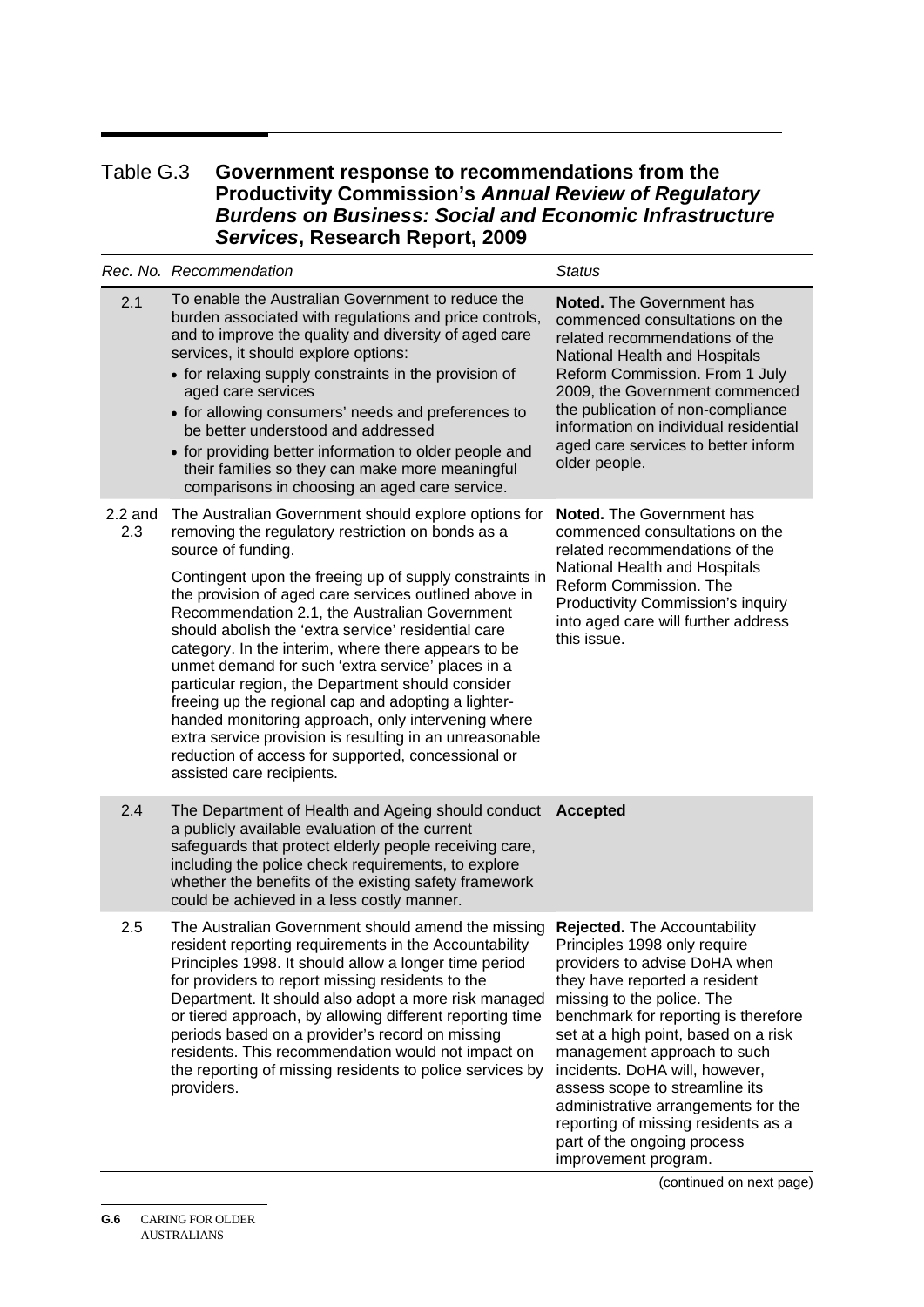### Table G.3 **(continued)**

|     | Rec. No. Recommendation                                                                                                                                                                                                                                                                                                                                                                                                                                                                                                                                      | <b>Status</b>                                                                                                                                                                                                                                                                                                                                                               |
|-----|--------------------------------------------------------------------------------------------------------------------------------------------------------------------------------------------------------------------------------------------------------------------------------------------------------------------------------------------------------------------------------------------------------------------------------------------------------------------------------------------------------------------------------------------------------------|-----------------------------------------------------------------------------------------------------------------------------------------------------------------------------------------------------------------------------------------------------------------------------------------------------------------------------------------------------------------------------|
| 2.6 | The Australian Government should review the Aged<br>Care Standards and Accreditation Agency visits<br>program to residential aged care facilities including the<br>associated visit performance targets. The review<br>should consider whether the visits program would<br>benefit from a risk management approach designed<br>with a greater focus on under-performing homes, that<br>could achieve the same objectives (of ensuring<br>compliance with accreditation standards) with less<br>visits imposed on residential aged care providers<br>overall. | <b>Accepted</b>                                                                                                                                                                                                                                                                                                                                                             |
| 2.7 | The Accommodation Bond Guarantee Scheme<br>ensures the refund of accommodation bonds to aged<br>care residents in the event that a provider becomes<br>insolvent. Given this government guarantee to<br>residents, the Australian Government should amend<br>the prudential standards to remove the requirement on<br>aged care providers to disclose to care recipients or<br>prospective care recipients:<br>• a statement about whether the provider complied<br>with the prudential standards in the financial year                                      | Rejected. The Accommodation<br><b>Bond Guarantee Scheme is</b><br>intended as a safety net and<br>does not replace the need for<br>approved providers to manage<br>residents' accommodation<br>bonds in a responsible manner,<br>or for residents to have<br>information enabling them to<br>make informed decisions.                                                       |
|     | • an audit opinion on whether the provider has<br>complied with the prudential standards in the<br>relevant financial years<br>• the most recent statement of the aged care service's                                                                                                                                                                                                                                                                                                                                                                        | DoHA is proposing to conduct<br>an evaluation of the operation<br>of the Disclosure Standard.                                                                                                                                                                                                                                                                               |
| 2.8 | audited accounts.<br>The Australian Government should amend the<br>Residential Care Subsidy Principles 1997 to remove<br>requirements on aged care providers to lodge<br>separate written notices with the Secretary of the<br>Department of Health and Ageing demonstrating<br>compliance with Conditional Adjustment Payment<br>reporting.                                                                                                                                                                                                                 | <b>Accepted</b>                                                                                                                                                                                                                                                                                                                                                             |
| 2.9 | The Department of Health and Ageing should review<br>the efficacy of audited general purpose financial<br>reports and consider whether other reporting<br>mechanisms would deliver better outcomes for<br>providers both in terms of comparative financial<br>performance and compliance cost.                                                                                                                                                                                                                                                               | Accepted in principle. DoHA<br>continually reviews the full<br>range of financial reporting by<br>approved providers to<br>determine if there is scope for<br>streamlining requirements. The<br>Government considers that<br>General Purpose Financial<br>Reports are the most<br>appropriate statements for<br>aged care providers to prepare.<br>(continued on next page) |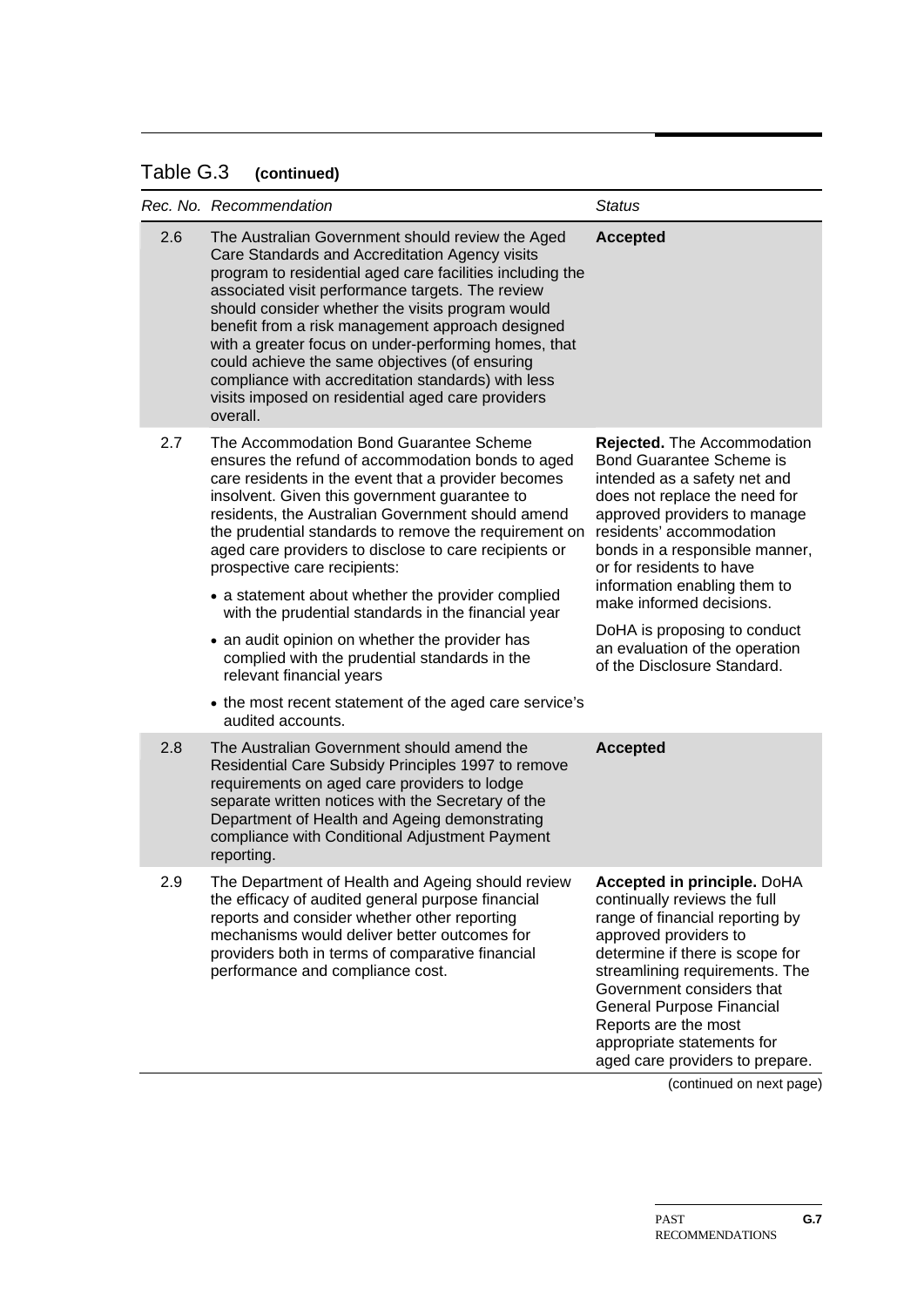## Table G.3. **(continued)**

|      | Rec. No. Recommendation                                                                                                                                                                                                                                                                                                                                                                                                                                                                                                                                                                             | <b>Status</b>                                                                                                                                                                                                                                                                                                                           |
|------|-----------------------------------------------------------------------------------------------------------------------------------------------------------------------------------------------------------------------------------------------------------------------------------------------------------------------------------------------------------------------------------------------------------------------------------------------------------------------------------------------------------------------------------------------------------------------------------------------------|-----------------------------------------------------------------------------------------------------------------------------------------------------------------------------------------------------------------------------------------------------------------------------------------------------------------------------------------|
| 2.10 | The Department of Health and Ageing and the Aged<br>Care Standards and Accreditation Agency must clarify<br>their respective roles to the industry regarding the<br>monitoring of provider compliance with the<br>accreditation standards. To achieve this, an effective<br>communication strategy should be implemented in<br>conjunction with the immediate release of the protocol<br>between the two organisations (which explains the<br>actions each organisation takes when non-compliance<br>is identified or suspected). Legislative amendments<br>should also be considered, if required. | <b>Accepted</b>                                                                                                                                                                                                                                                                                                                         |
| 2.11 | The Department of Health and Ageing, in consultation<br>with relevant state and territory government<br>departments, should use current reviews of the<br>accreditation process and standards to identify and<br>remove, as far as possible, onerous duplicate and<br>inconsistent regulations.                                                                                                                                                                                                                                                                                                     | <b>Accepted</b>                                                                                                                                                                                                                                                                                                                         |
| 2.12 | The Australian Government should abolish the annual<br>fire safety declaration for those aged care homes that<br>have met state, territory and local government fire<br>safety standards.                                                                                                                                                                                                                                                                                                                                                                                                           | <b>Accepted</b>                                                                                                                                                                                                                                                                                                                         |
| 2.13 | The Department of Health and Ageing should submit a<br>Proposal for Change to the Australian Building Codes<br>Board requesting the privacy and space requirements<br>contained in the current building certification standards<br>be incorporated into the Building Code of Australia.<br>Newly constructed aged care facilities would then only<br>be required to meet the requirements of the Building<br>Code of Australia. Once all existing residential aged<br>care facilities have met the current building certification<br>standards those standards should be abolished.                 | <b>Accepted</b>                                                                                                                                                                                                                                                                                                                         |
| 2.14 | The Australian Government should allow residential<br>aged care providers choice of accreditation agencies to<br>introduce competition and to streamline processes for<br>providers who are engaged in multiple aged care<br>activities.                                                                                                                                                                                                                                                                                                                                                            | <b>Rejected.</b> The Government<br>supports the continuation of a<br>single accreditation provider<br>on the basis that the<br>residential aged care sector is<br>small and a single<br>accreditation provider is better<br>placed to ensure consistency<br>of assessment of aged care<br>homes against the<br>Accreditation Standards. |
| 2.15 | The Commonwealth, state and territory governments<br>should resolve any outstanding issues with the<br>proposed community standards and reporting<br>processes and implement the National Quality<br>Reporting Framework as soon as possible, consistent<br>with the methodology and principles supporting<br><b>Standard Business Reporting.</b>                                                                                                                                                                                                                                                   | <b>Accepted</b>                                                                                                                                                                                                                                                                                                                         |

*Sources:* PC (2009a); Australian Government (2009a).